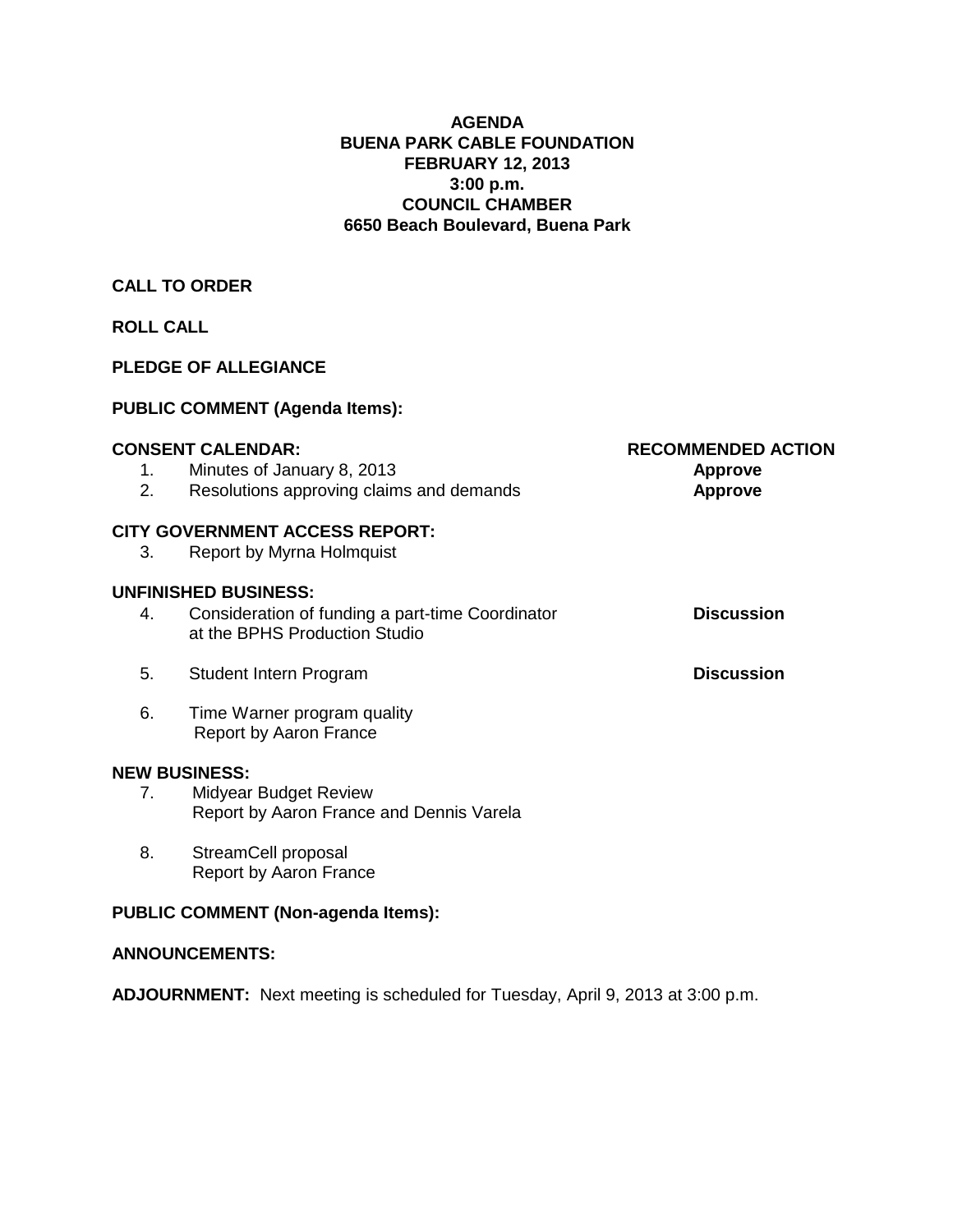#### **BUENA PARK CABLE FOUNDATION** *DRAFT* **MINUTES OF MEETING January 8, 2013**

Director Barnet called the Buena Park Cable Foundation Meeting of January 8, 2013 to order at 3:04 p.m. in the Council Chamber, 6650 Beach Boulevard, Buena Park, California.

# **ROLL CALL:**

Barnet, Night, Swift, Bass, Brown, Oh, Harbert and Smith ABSENT: Berry

## **ALSO PRESENT:**

Myrna Holmquist, Communications and Marketing Manager, Aaron France, Asst. to the City Manager; Dennis Varela, Accountant and Marsha Cook, Secretary.

#### **PLEDGE OF ALLEGIANCE**

Director Barnet led the Pledge of Allegiance to the flag.

## **CONSENT CALENDAR:**

#### **(1)Minutes of September 25, 2012**

**APPROVED** (Director Berry absent, Director Brown abstained)

#### **(2) Resolutions approving claims and demands**

**PUBLIC COMMENTS (Agenda Items):** There were no public comments.

#### **(3) City Government Access Report.**

Myrna Holmquist reported that the current programming on BPTV includes the Holiday Decoration Awards coordinated by the Beautification and Environmental Commission, Candy Caneland, Adopt-a-Pet, the City Council meetings, the Veterans Memorial Ceremony held in December, 2 episodes of Crime Watch, a tour of Buena Park Independence Hall, and the Senior Activity Center West Wing Opening Project including the computer lab and the gym. In preproduction currently are Adopt-a-Pet programs, the State of the City program, and the Anaheim Christian Reform Church, providing the first program in the ministerial society series.

In addition, she advised that the scholarship program applications will be going out this month.

In response to a question from Director Brown, Ms. Holmquist reported that there were 4 scholarship applications received last year. Director Brown advised that he had spoken with some communications students about applying for the scholarships, but they had not shown any interest. Ms. Holmquist concurred and added that Director Swift distributed applications at a Buena Park High School Journalism class to increase awareness and interest.

Director Smith asked about upgrading the Council Member's iPads to allow receiving BPTV videos. Ms. Holmquist advised that the upgrade expenditure would have to be authorized by the City Council. She added that the City Council may be in the process of considering other providers, and that action would need to be finalized before an upgrade could be authorized. She reminded Directors that all the videos were also currently available on the City's YouTube Channel.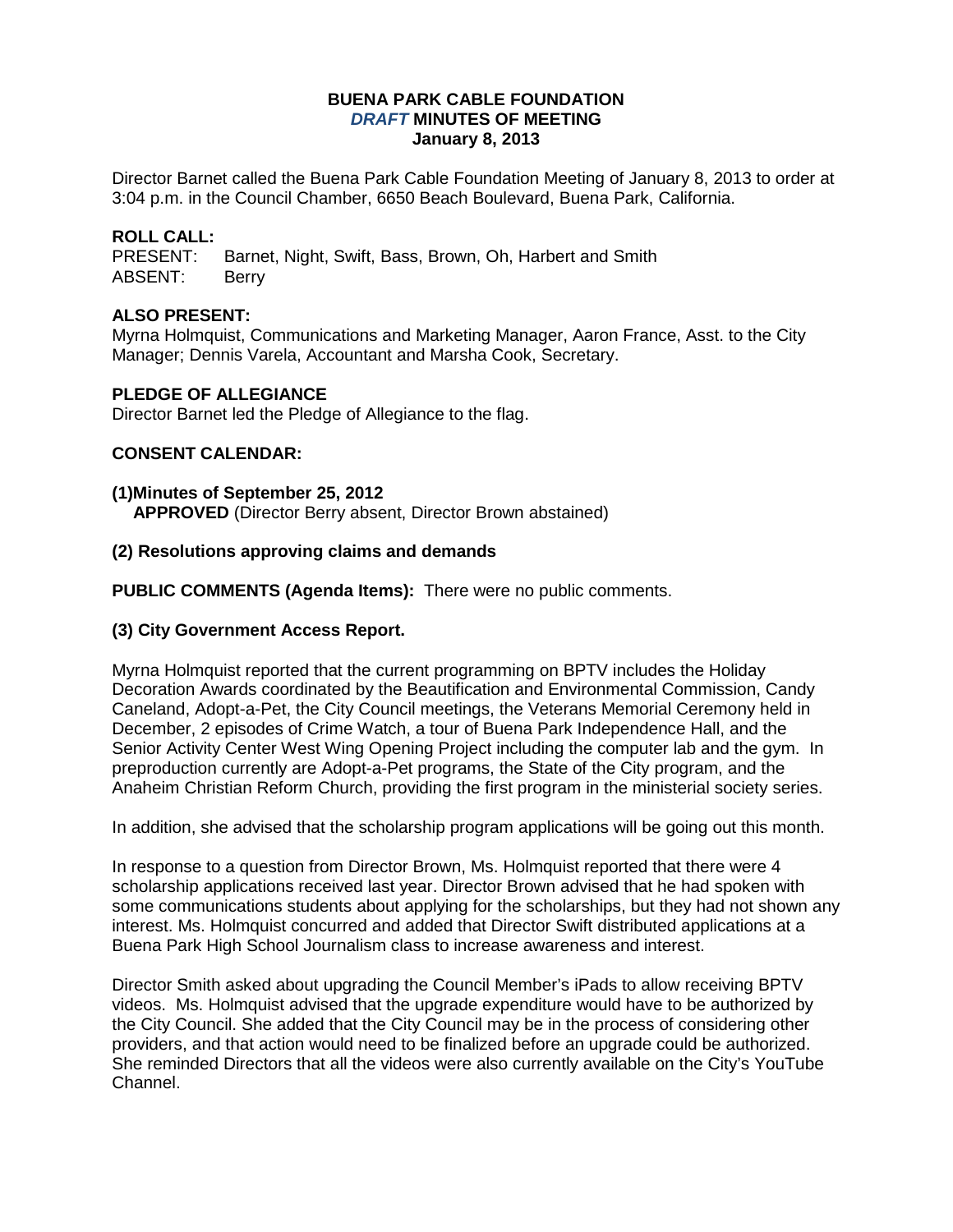BUENA PARK CABLE FOUNDATION January 8, 2013 PAGE 2

In response to a question by Director Barnet, Director Harbert reported that the newly reinstituted Ministerial Series was going very well, and filming on the second program would begin shortly.

# **(4) Unfinished Business.**

#### **Consideration of funding a part-time Coordinator at the BPHS Production Studio.**

Commissioner Night reported that he had been advised by Principal Combs that this course has not been defined or implemented by the school yet.

It was the consensus of the Directors present, to continue this item to the next Foundation meeting scheduled for February  $12<sup>th</sup>$ .

## **NEW BUSINESS:**

#### **(6) Student Intern Program.**

Director Barnet reported that he was interested in establishing a Student Intern Program within the film production function of the Foundation and asked for support from other Directors to proceed.

MOTION: Smith/Harbert moved to establish an Intern Program, with criteria to be proposed by Aaron France and Director Barnet defining the details of the program, and brought back for the February 12<sup>th</sup> meeting for Foundation review and consideration. (Director Berry absent)

#### **(5) Election of Officers for 2013.**

Motion: Smith/Night moved the nomination of Director Steve Berry for President. Motion: Harbert/Night moved the nomination of Director Art Brown for Vice President. Motion: Bass/Harbert moved the nomination of Director Baron Night. Motion: Smith/Bass moved the nomination of Director Beth Swift.

MOTION CARRIED. (Director Berry absent.)

#### **PUBLIC COMMENT (Non-agenda Items):**

Paul Carroll thanked the Foundation for their recommendation for the ROP position with Buena Park High School, and reported that he has, instead, taken a new position with PADNET; Long Beach Public Access through a non-profit organization called the Long Beach Community Action Partnership.

#### **ANNOUNCEMENTS:**

Aaron France reported that he and Myrna Holmquist met with a local vendor who produces a product called StreamCell, which allows live field broadcasting via video streaming. Since it involves expenditure, he asked if the Directors had any interest in pursuing it.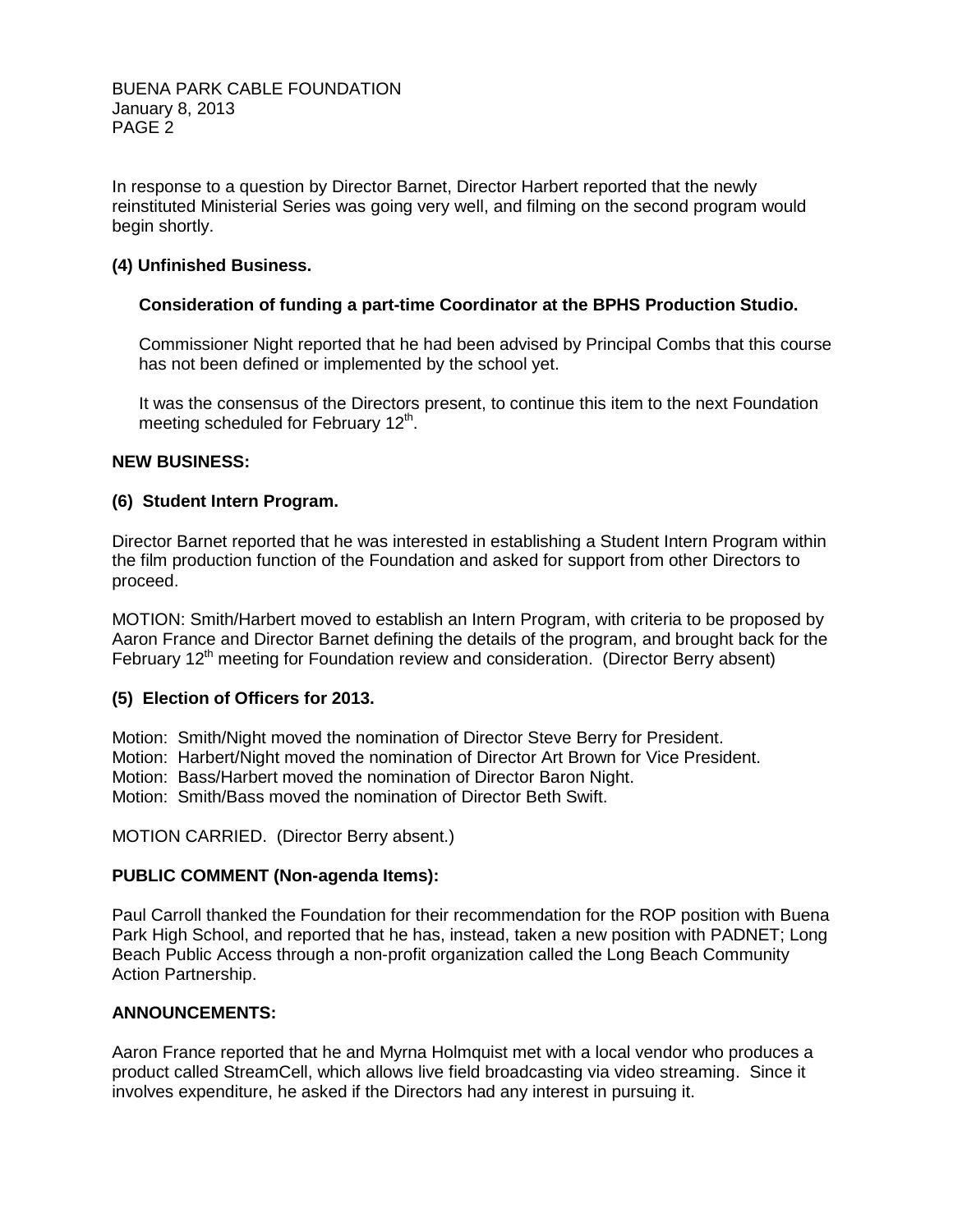BUENA PARK CABLE FOUNDATION January 8, 2013 PAGE 3

It was the consensus of the Directors to agenize this item for the February  $12<sup>th</sup>$  meeting.

Myrna Holmquist reported that after calling Time Warner, she observed that the quality of the video on Channel 95 had improved. However, several of the Directors indicated that they felt the quality of the programming was still very poor. Aaron France offered to contact Time Warner again and advise them of the situation, and report back to the Directors at the February 12<sup>th</sup> meeting.

## **ADJOURNMENT:**

There being no further business, the meeting was adjourned at 3:40 p.m. The next meeting is scheduled for February 12, 2013 at 3:00 p.m.

## **ATTEST:**

Marsha Cook, Secretary Grant Barnet, President

\_\_\_\_\_\_\_\_\_\_\_\_\_\_\_\_\_\_\_\_\_\_\_ \_\_\_\_\_\_\_\_\_\_\_\_\_\_\_\_\_\_\_\_\_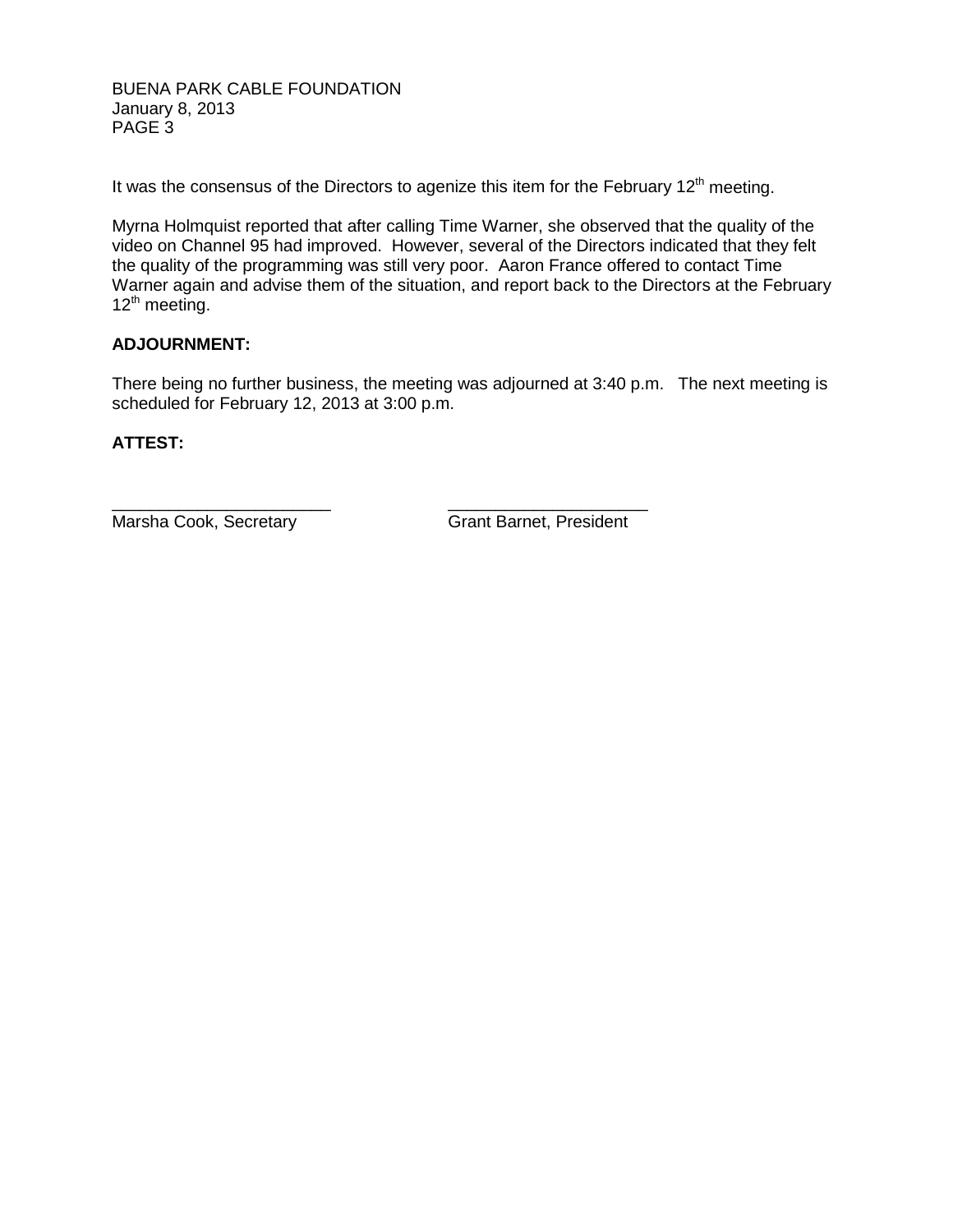#### **CITY OF BUENA PARK FOUNDATION CHECK REGISTER For FY 2012-2013**

| Date                     | <b>Vendor</b>            | <b>Description</b>                                                | Invoice #           | Check# | Amount   |  |
|--------------------------|--------------------------|-------------------------------------------------------------------|---------------------|--------|----------|--|
| 1/7/13                   | <b>Voided Check</b>      | <b>Voided Check</b>                                               | <b>Voided Check</b> | 6293   |          |  |
| 1/7/13                   | Jane Cameron             | Crime Watch - December Episodes 1 & 2, January Episode 1          | B1213-0101          | 6294   | 600.00   |  |
| 1/7/13                   | <b>Cloud Productions</b> | Crime Watch January Episodes A & B                                | 9621                | 6295   | 1,400.00 |  |
| 1/7/13                   | Time Warner              | Cable Service For January                                         | $Jan-13$            | 6296   | 75.17    |  |
| 1/7/13                   | Vista Media Services     | Holiday Decorations and Lights Show, Veterans Memorial Dedication | 269-12/270-12       | 6297   | 1,700.00 |  |
| 1/21/13                  | James Bass               | Buena Park Cable Foundation Meeting on January 8, 2013            | Jan-13              | 6298   | 100.00   |  |
| 1/21/13                  | Art Brown                | Buena Park Cable Foundation Meeting on January 8, 2013            | $Jan-13$            | 6299   | 100.00   |  |
| 1/21/13                  | Don Harbert              | Buena Park Cable Foundation Meeting on January 8, 2013            | $Jan-13$            | 6300   | 100.00   |  |
| 1/21/13                  | Miller Oh                | Buena Park Cable Foundation Meeting on January 8, 2013            | $Jan-13$            | 6301   | 100.00   |  |
| 1/21/13                  | <b>Fred Smith</b>        | Buena Park Cable Foundation Meeting on January 8, 2013            | $Jan-13$            | 6302   | 100.00   |  |
| 1/21/13                  | Cirene Mercado           | Field Reporting "Buena Park Holiday Lights"                       | 0111                | 6303   | 100.00   |  |
| 1/21/13                  | Gretchen Morales         | Marketing Assistance BP TV for December - 2012                    | 123112              | 6304   | 261.12   |  |
| 1/28/13                  | C & S Products, Inc.     | Ear Cushions for Audio Headset                                    | 70871               | 6305   | 12.11    |  |
| 1/28/13                  | Time Warner              | Cable Service For February                                        | Feb-13              | 6306   | 75.17    |  |
| <b>Total for January</b> |                          |                                                                   | 4,723.57            |        |          |  |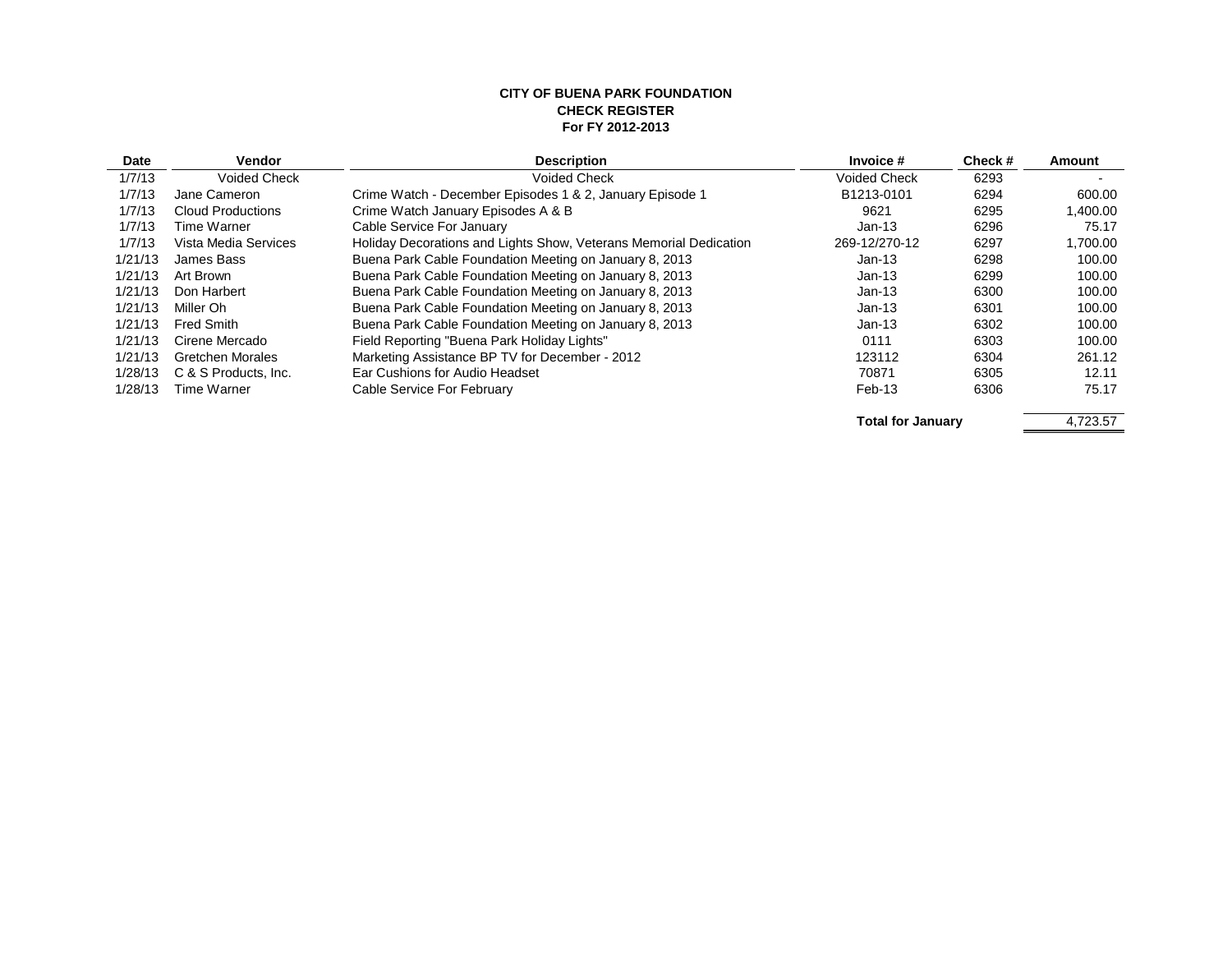# **BUENA PARK FOUNDATION Income Statement January 31, 2013**

|                 |                                         | <b>Current Year</b> |               |    |                  | <b>Prior Year</b> |               |                         |            |
|-----------------|-----------------------------------------|---------------------|---------------|----|------------------|-------------------|---------------|-------------------------|------------|
|                 |                                         | Actual<br>Variance- |               |    | Actual           |                   |               |                         |            |
|                 |                                         |                     |               |    | Period Ending    | Favorable         |               | Period Ending           |            |
|                 |                                         |                     | <b>Budget</b> |    | January 31, 2013 | (Unfavorable)     |               | June 30, 2012           |            |
|                 |                                         |                     |               |    |                  |                   |               |                         |            |
| <b>REVENUES</b> |                                         |                     |               |    |                  |                   |               |                         |            |
|                 | 3410 Investment Income                  | \$                  | 100.00        |    | 28.74            | \$                | (71.26)       | -\$                     | 64.26      |
|                 | 3900 Miscellaneous Revenue              |                     |               |    |                  |                   |               |                         |            |
|                 | 3951 Contribution from Time Warner/AT&T |                     | 95,000.00     |    | 20,037.00        |                   | (74, 963.00)  |                         | 104,937.23 |
|                 | <b>Total Revenues</b>                   | \$                  | 95,100.00     | \$ | 20,065.74        |                   | \$(75,034.26) | $\sqrt[6]{\frac{1}{2}}$ | 105,001.49 |
|                 |                                         |                     |               |    |                  |                   |               |                         |            |
|                 | <b>EXPENDITURES</b>                     |                     |               |    |                  |                   |               |                         |            |
|                 | 5214 Taxes and Fees                     |                     | 100.00        |    | 81.00            |                   | 19.00         |                         | 36.00      |
|                 | 5219 Time Warner Video Services         |                     | 1,200.00      |    | 375.85           |                   | 824.15        |                         | 901.54     |
|                 | 5220 Government Access/City             |                     | 69,950.00     |    | 35,781.64        |                   | 34,168.36     |                         | 70,418.51  |
| 5221            | <b>Government Access/Council</b>        |                     | 7,200.00      |    | 2,200.00         |                   | 5,000.00      |                         | 4,280.00   |
|                 | 5223 Ministerial Series                 |                     | 1,100.00      |    |                  |                   | 1,100.00      |                         |            |
|                 | 5225 Member Salaries                    |                     | 3,000.00      |    | 1,000.00         |                   | 2,000.00      |                         | 2,500.00   |
|                 | 5227 Miscellaneous Expenses             |                     | 500.00        |    |                  |                   | 500.00        |                         | 349.18     |
|                 | 5230 Scholarships                       |                     | 5,000.00      |    |                  |                   | 5,000.00      |                         | 5,000.00   |
|                 | 5240 Professional Services              |                     | 1,800.00      |    |                  |                   | 1,800.00      |                         | 1,500.00   |
|                 | 5245 Accounting/Staff Services          |                     | 13,000.00     |    |                  |                   | 13,000.00     |                         | 12,924.27  |
|                 | 5250 Equipment Maintenance              |                     | 2,000.00      |    |                  |                   | 2,000.00      |                         |            |
|                 | 5410 Stationery/Supplies                |                     | 250.00        |    | 12.11            |                   | 237.89        |                         | 113.90     |
|                 | 5411 Printing                           |                     | 150.00        |    |                  |                   | 150.00        |                         |            |
|                 | 5420 Books/Dues/Subscriptions           |                     | 200.00        |    | 160.00           |                   | 40.00         |                         | 50.00      |
|                 | 5430 Postage                            |                     | 100.00        |    |                  |                   | 100.00        |                         | 108.80     |
|                 | 5840 Capital Outlay                     |                     | 2,000.00      |    |                  |                   | 2,000.00      |                         | 1,781.45   |
|                 | <b>Total Expenditures</b>               |                     | 107,550.00    |    | 39,610.60        |                   | 67,939.40     |                         | 99,963.65  |
|                 |                                         |                     |               |    |                  |                   |               |                         |            |
|                 | Revenues Over (Under) Expenditures      |                     | (12, 450.00)  |    | (19, 544.86)     |                   | 7,094.86      |                         | 5,037.84   |
|                 | Fund Balance, Beginning of Period       |                     | 57,523.86     |    | 57,523.86        |                   | ۰             |                         | 52,486.02  |
|                 | Fund Balance, End of Period             | \$                  | 45,073.86     | \$ | 37,979.00        | \$                | 7,094.86      |                         | 57,523.86  |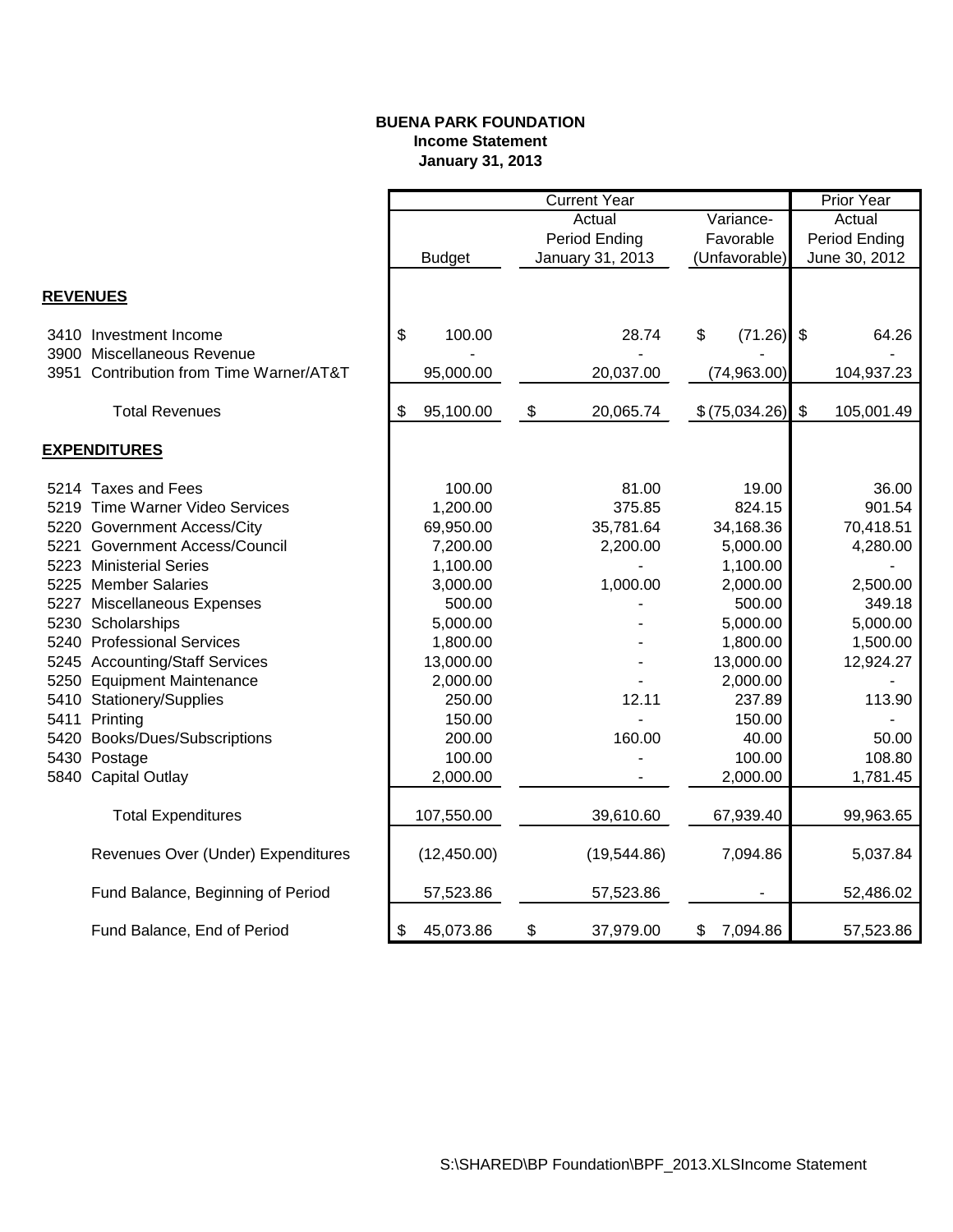# BP CABLE FOUNDATION BUDGET

|                                                              | Actuals  |             | Mid Year  |
|--------------------------------------------------------------|----------|-------------|-----------|
| <b>Administrative Budget</b>                                 | FY 11-12 | FY 12-13    | FY 12-13  |
| Insurance/Bonding (Equip Coverage/Public Official Liability) | 0        | $\mathbf 0$ |           |
| Taxes & Fees (Non-Profit Filing Fees)                        | 36       | 100         | 100       |
| <b>Stationary &amp; Supplies</b>                             | 114      | 250         | 250       |
| Books, Dues & Subscriptions                                  | 50       | 200         | 200       |
| Postage                                                      | 109      | 100         | 100       |
| Printing                                                     | 0        | 150         | 150       |
| Scholarship Program                                          | 5,000    | 5,000       | 5,000     |
| Professional Services (Audit of Financial Records)           | 1,500    | 1,800       | 1,600     |
| <b>Accounting/Staff Services</b>                             | 12,924   | 13,000      | 13,000    |
| <b>Director Stipends</b>                                     | 2,500    | 3,000       | 3,000     |
| Time Warner Video Services                                   | 902      | 1,200       | 1,200     |
| <b>Equipment Maintenance</b>                                 | 0        | 2,000       | 2,000     |
| Capital Outlay (One-Time Playback Equip Purchase)            | 1,781    | 2,000       | 2,000     |
| <b>Total Administrative Budget</b>                           | \$24,916 | \$28,800    | \$28,600  |
| <b>Programming Budget</b>                                    |          |             |           |
| Govt Access BPTV Ch 3 (Production Budget on Page 2)          | \$70,419 | \$69,950    | \$69,950  |
| Council Meetings (24 mtgs/year; 2 staff @ \$40/hr for 2 hrs) | 4,280    | 7,200       | 6,000     |
| <b>Ministerial Series</b>                                    | 0        | 1,100       | 1,100     |
| Miscellaneous Expenditures                                   | 349      | 500         | 500       |
| <b>Total Programming Budget</b>                              | \$75,048 | \$78,750    | \$77,550  |
| <b>TOTAL BUDGET</b>                                          | \$99,964 | \$107,550   | \$106,150 |